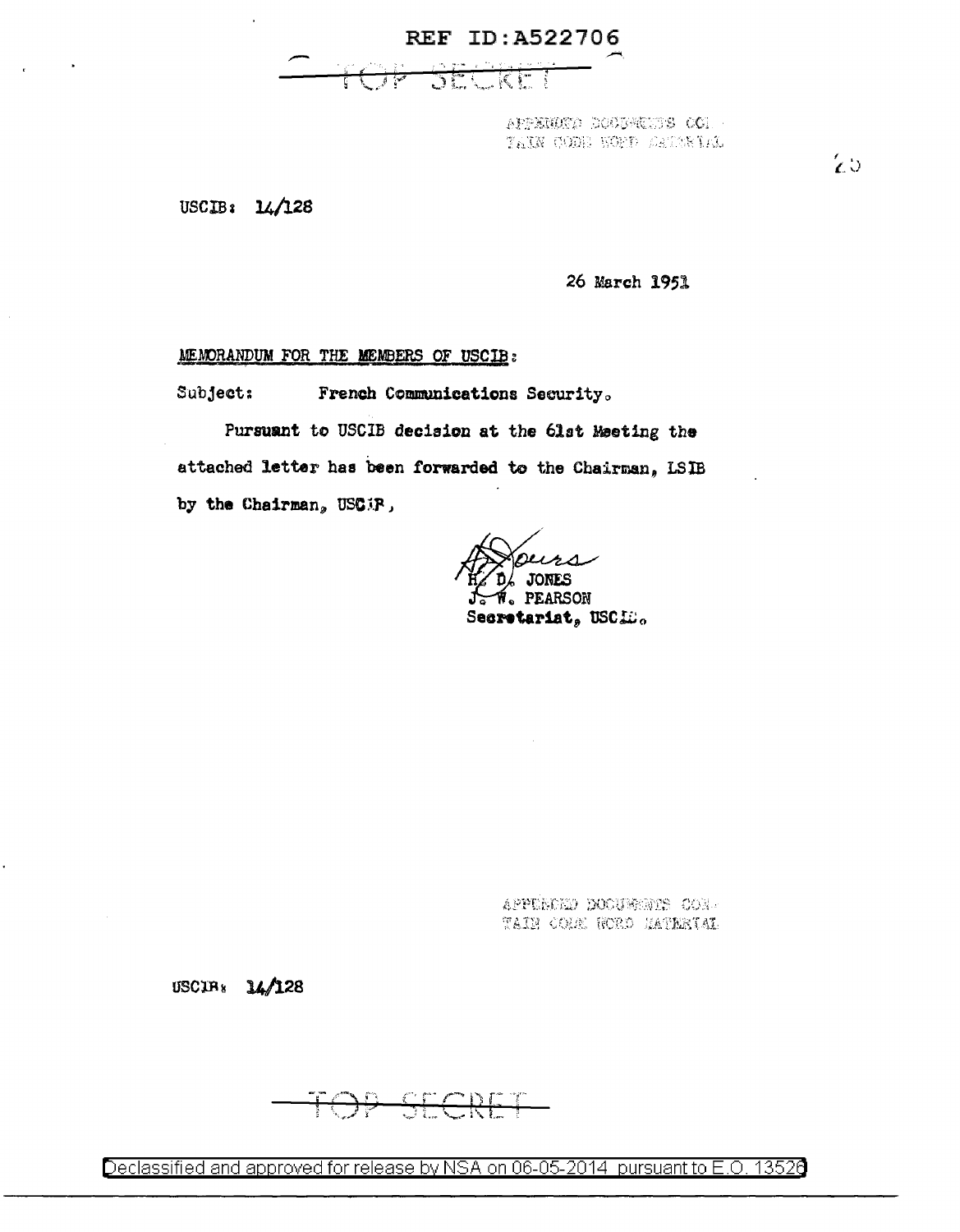

13 March 1951

MEMORANDUM FOR THE CHAIR'MA, LSIB

Reference is made to your letter of 12 December 1950 and the reply thereto from USCIB dated 19 January 1951.

As was indicated in that reply, USCIR believes that steps towards the improvement of French communications security cannot be considered fully without consideration of other French security matters, including French internal security and the steps proposed to effect an improvement therein. USCIB further believes that the bases for a successful approach to the French Government with regard to the insecurity of their communications have not yet been established.

It is hoped that the forthcoming USCIB-LSIB conference will reach agreement, subject to the approval of our respective Governments, on the question whether an effective approach to the F'rencb can be undertaken now.

For these reasons USCIB suggests that the agenda for the forthcoming conference. include the following subjects:

- lo The nature and scope or *the* insecurity *ot* French communications, including both their diplomatic and military communications.
- 2. The nature and scope of present French internal insecurity-.  $\star$  -

 $\mathcal{L}_{\mathcal{L}}$ 

Í

- 3o The most effective technical assistance which can be given to the French.
- $L_0$  The development of a specific plan for improvement of French communications insecurity.
- 5o The basis tor a successful approach to the French Government.

USCIB nominates the following delegation, which includes representatives competent to discuss all aspects of these  $s$ ubjacts.

## TOP SECRET ACORN